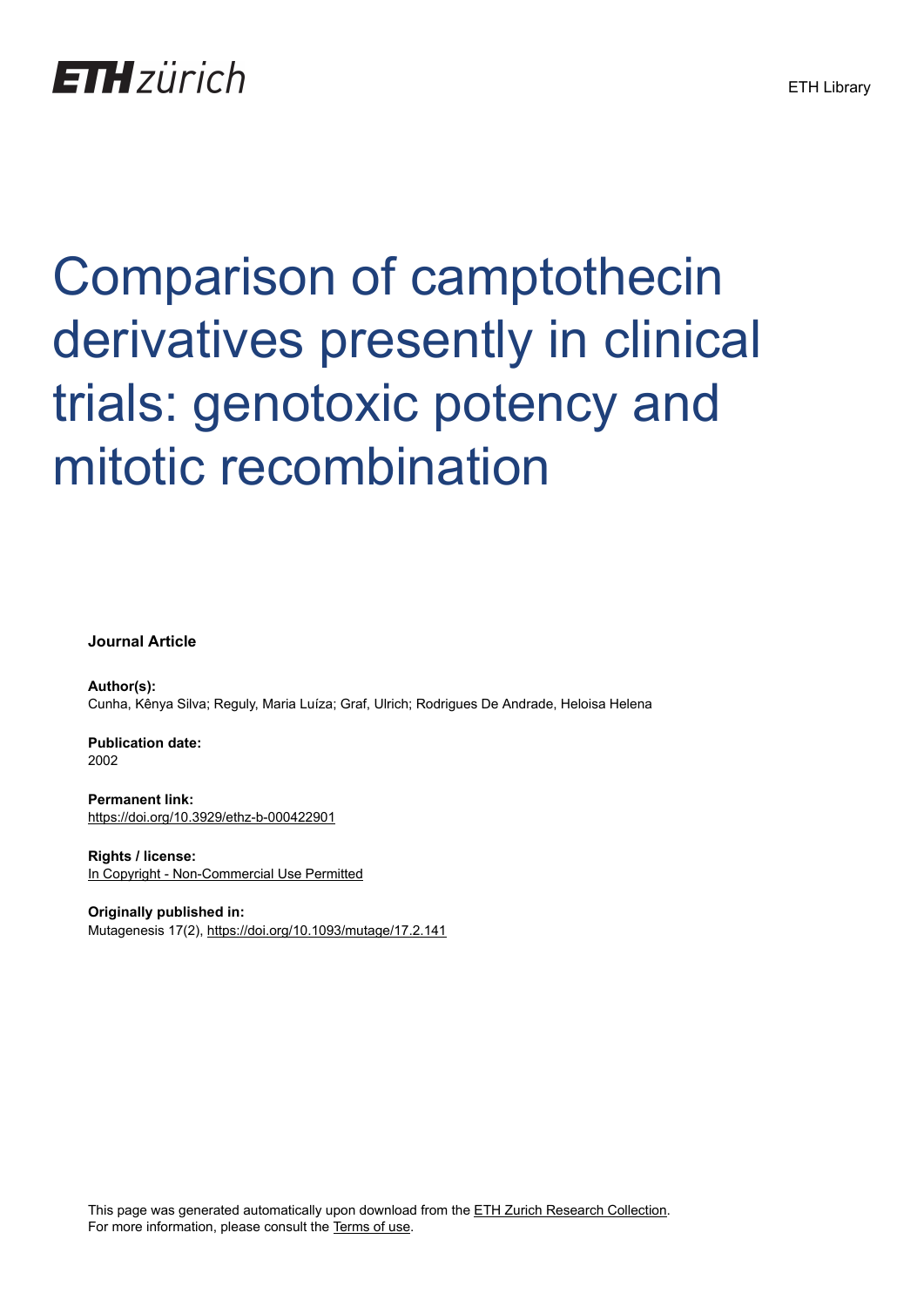### **Comparison of camptothecin derivatives presently in clinical trials: genotoxic potency and mitotic recombination**

#### Kênya Silva Cunha, Maria Luíza Reguly<sup>1</sup>, Ulrich Graf<sup>2</sup> **and Heloisa Helena Rodrigues de Andrade1,3**

Departamento de Ciências Fisiológicas, Universidade Federal de Goiás, CP 131, 74001-970 Goiânia, GO, Brasil, <sup>1</sup>Laboratório de Mutagênese, Departamento de Genética, Universidade Federal do Rio Grande do Sul, CP 15053, 91501-970 Porto Alegre, RS, Brasil and 2Institute of Animal Sciences, Section Physiology and Animal Husbandry, Swiss Federal Institute of Technology (ETH) Zürich, CH-8603 Schwerzenbach, Switzerland

**The genotoxicity of camptothecin (CPT) and its clinical antineoplastic analogues irinotecan (CPT-11) and topotecan (TPT) were evaluated using the wing somatic mutation and recombination test (SMART) in** *Drosophila melanogaster***. These compounds stabilize and trap the topoisomerase I–DNA complex, preventing the religation step of the breakage/rejoining reaction mediated by the enzyme. The standard version of the wing SMART was used to evaluate the three compounds and to compare the wing spots induced in marker-heterozygous and balancer-heterozygous flies. The results demonstrate that all compounds tested have a significant genotoxic effect in both genotypes analysed. At the same time, a comparison of the clone induction frequencies in marker-heterozygous and balancerheterozygous flies shows that mitotic recombination is the prevalent mechanism through which the three compounds induce all categories of wing spots (78–93% recombination). TPT was the most genotoxic compound, probably because substitutions of amino groups for the 9-carbon of the CPT A ring leads to compounds with greater** *in vivo* **activity. CPT and CPT-11 induced, respectively, about 7 and 28 times fewer mutant clones per millimolar exposure unit than TPT.**

#### **Introduction**

Camptothecins define a new family of anticancer agents, which have eukaryotic DNA topoisomerase (top1) as the sole target. They are able to stabilize and trap top1 in a covalent linkage with DNA (Tanizawa *et al*., 1995; Desai *et al*., 1997), preventing the religation step of the breakage/rejoining reaction mediated by the enzyme. This inhibition is most specific for the rejoining step, resulting in accumulation of a reversible intermediate complex known as the cleavable complex. The net result is that these drugs cause fragmentation of chromosomal DNA, cell death and extensive sister chromatid exchange and chromosomal aberration (Hsiang *et al*., 1989; Gromova *et al*., 1993; Liu, 1995).

Currently, two camptothecin (CPT) derivatives, topotecan (TPT) and irinotecan (CPT-11), are under clinical trials and their ultimate role in cancer therapy appears promising (Slichenmyer *et al*., 1993; Lynch, 1996). Studies focused on these two drugs have demonstrated mechanistic differences between them related to the cytotoxic potency and the stability of the

cleavable complexes (Tanizawa *et al*., 1994, 1995; Wang *et al*., 1998). Consequently, this differential action could influence not only formation of strand breaks during replication but also the likelihood of cell killing or genetic toxicity of these new anticancer agents.

In the present study we employed the wing somatic mutation and recombination test (SMART) in *Drosophila melanogaster* to assess the structure–activity relationships among this class of compounds with respect to their genotoxic potency. CPT was chosen for this study, together with two analogues, TPT and CPT-11, mainly focusing on their recombinagenic effects in two intervals of chromosome 3 of *D.melanogaster*.

#### **Materials and methods**

#### *Chemicals*

CPT (CAS no. 7689-03-4) was purchased from Sigma Chemical Co. (St Louis, MO). CPT-11 (CAS no. 97682-44-5) was obtained from Yakult Ltd, Japan. TPT (CAS no. 123948-87-8) was tested as the clinical preparation Hycamtin (SmithKline Beecham, NJ), containing 5 mg/ml topotecan HCl. The structural formulae of the three compounds are shown in Figure 1. All the solutions and dilutions of the compounds were prepared immediately before use. CPT was dissolved in a mixture of 4% ethanol plus 4% Tween 80, while CPT-11 and TPT were diluted in distilled water.

#### *Wing spot test*

Two *D.melanogaster* strains carrying markers on the left arm of chromosome 3 were used: (i)  $\partial h^3 / TM3$ , *ri*  $p^p$  *sep*  $l(3)89Aa$   $bx^{34e}$  *e*  $Bd^S$  and (ii) *mwh/mwh.* For more detailed information on the genetic symbols and descriptions see Lindsley and Zimm (1992). All stock cultures and experimental populations were maintained at  $25 \pm 1$ °C and ~60% relative humidity.

Eggs derived from the standard cross (*flr*3/*In(3LR) TM3*, *ri p*<sup>p</sup> *sep l(3)89Aa bx*34e *e Bd*<sup>S</sup> virgin females crossed with *mwh*/*mwh* males) were collected for 8 h on standard medium enriched with baker's yeast. Three days later the larvae were transferred to vials containing 1.5 g *Drosophila* Instant Medium (Carolina Biological Supply, Burlington, NC) rehydrated with 5 ml of the test solutions. Negative solvent controls were always included. The larvae were allowed to feed on this medium until pupation (~48 h).

Emerged adult flies of the two genotypes, namely marker-heterozygous  $(mwh + l + \hat{f}tr^3)$  and balancer-heterozygous  $(mwh + /TM3, Bd^s)$ , were collected and stored in 70% ethanol. Their wings were mounted in Faure's solution and inspected under  $400\times$  magnification for the presence of mutant spots. The number of spots as well as their type and size were recorded. On markerheterozygous wings two types of spots could be observed: (i) single spots, either *mwh* or  $f\hskip-2.1mu^3$ , which can be produced by somatic point mutation, chromosome aberration or mitotic recombination; (ii) twin spots consisting of both *mwh* and *flr*<sup>3</sup> subclones, which originated exclusively from mitotic recombination (Graf *et al*., 1984). On balancer-heterozygous wings, *mwh* single spots reflect predominantly somatic point mutation and chromosome aberration, since products of mitotic recombination involving the multiple inverted balancer chromosome (*TM3*) and its structurally normal homologue are normally non-viable (Szabad *et al*., 1983).

#### *Statistical evaluation*

To evaluate the genotoxic effects recorded, the frequencies of each type of spot per fly of a treated series were compared with its concurrent negative (solvent) control series. These statistical comparisons were done using the computer program SMART 2.0 (Zordan, unpublished), which employs the  $\chi^2$ test for proportions and follows a multiple decision procedure according to Frei and Würgler (1988). The compounds tested were compared with their respective concurrent control data to obtained the statistical diagnosis. The statistical test used was the  $\chi^2$  test for proportions and we tested two hypotheses

 $3$ To whom correspondence should be addressed. Tel: +55 51 33166741; Fax: +55 51 33167311; Email: heloisa.andrade@ufrgs.br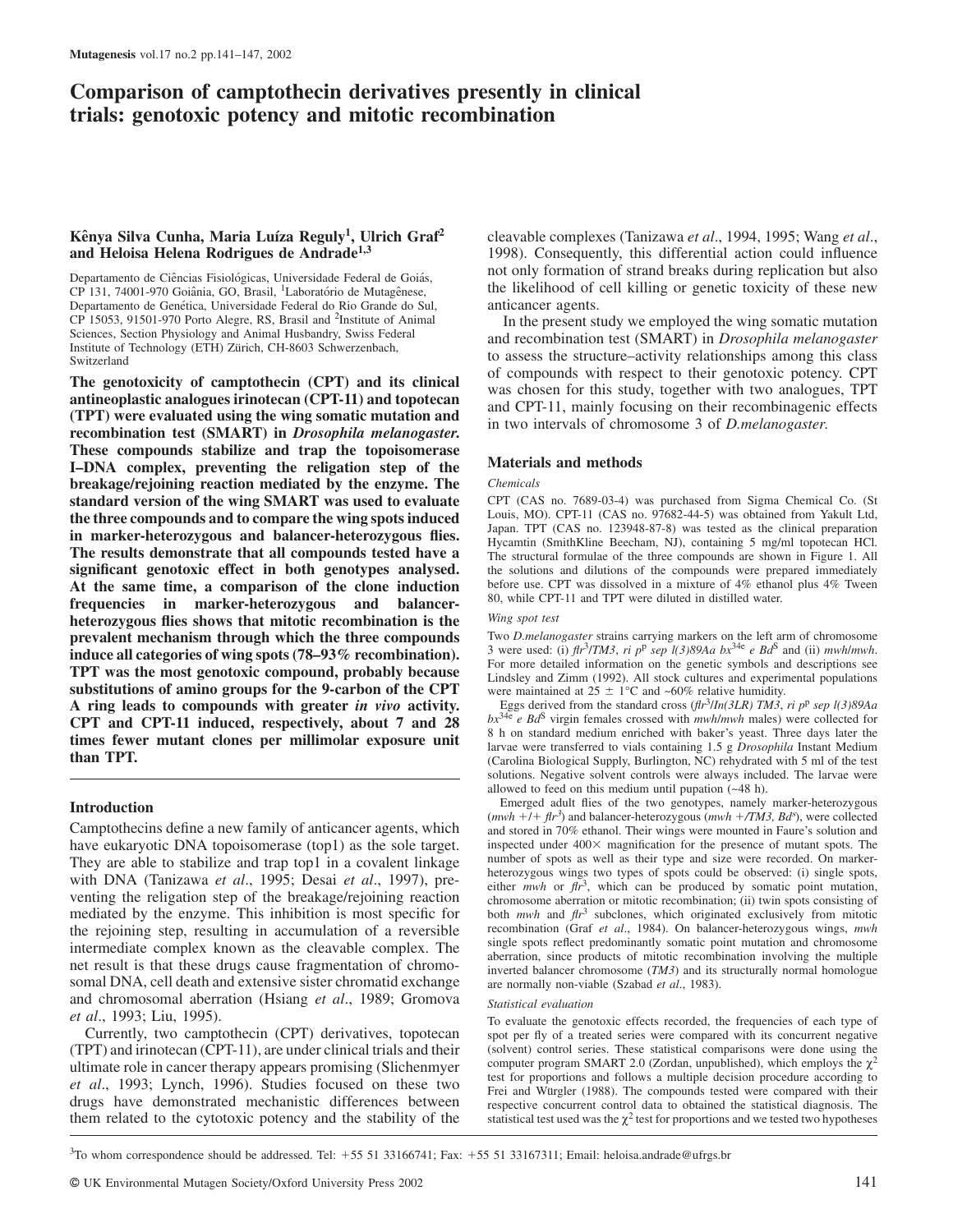

Fig. 1. Chemical structures of three top1 inhibitors according to Tanizawa *et al*. (1994).



**Fig. 2.** Chronic toxicity of CPT, CPT-11 and TPT. Plot of log  $(10\ 000\times$ exposure concentration) and survival frequency following 48 h exposure of third larval instars.  $\diamond$ , TPT;  $\star$ , CPT-11;  $\circ$ , CPT.

(according to Frei and Würgler, 1988): (i) the null hypothesis, which assumes that there is no difference in the mutation frequency between control and treated series; (ii) the alternative hypothesis, which postulates *a priori* that the treatment results in an increased mutation frequency that is *m* times the spontaneous frequency. The results allow four conclusions:  $(i) +$ , positive; (ii)  $-$ , negative; (iii)  $w+$ , weak positive; (iv) i, inconclusive (Frei and Würgler, 1988).

For the final statistical diagnosis of all positive outcomes, the non-parametric Mann–Whitney *U*-test with significance levels  $\alpha = \beta = 0.05$  was used in order to exclude false positive diagnoses (Frei and Würgler, 1995).

#### **Results**

#### *Toxic effects and genetic toxicity*

In a pilot dose range finding experiment the chronic toxicity of the three compounds tested was determined quantitatively. For this purpose, batches of 100 larvae were counted and then treated for 48 h with a wide range of concentrations of each compound. After emergence of the adults, the numbers of surviving adult flies were recorded. The resulting survival curves are shown in Figure 2. All three compounds tested were toxic in 48 h larval feeding experiments. CPT showed

the highest toxicity: at 0.1 mM concentration no flies survived. CPT-11 was the drug with the lowest toxicity (Figure 2). Due to the different chronic toxicities of the three compounds, different ranges of exposure concentrations were then chosen for each compound for the genotoxicity experiments.

Table I shows a summary of the wing spot test results. In the marker-heterozygous genotype the three compounds showed positive genotoxic effects with clear dose–response effects over the whole range of concentrations used. Statistically significant increases above control levels were observed for all spot categories considered, except for the small single spots at the lowest concentration of CPT. More importantly, these data demonstrate that all top1 blockers significantly increased the frequencies of twin spots, which is evidence of their recombinagenic properties.

The data given in Table I and Figure 3 also show that the top1-targeting drugs were able to induce wing spots in the balancer-heterozygous genotype, although at much lower frequencies than in the marker-heterozygous genotype. In fact, only TPT yielded positive results at all exposure levels for both single (small and large) and total spots. The other two compounds were negative or inconclusive at lower exposure concentrations, especially with respect to the incidence of large single spots. However, the increments in frequencies of total spots are in general statistically higher than those observed for the concurrent negative controls.

#### *Genotoxicity as a function of exposure*

For quantitative comparisons between the frequencies of spots induced by the three compounds the data were unified to equimolar standardized values (Table II). The *mwh* clone frequencies observed at each exposure level (Table I) were corrected by subtracting the number of spontaneous clones, in such a manner that the corrected frequencies correspond to an estimate of the mutant clones induced by the three top1 poisons. The historical and pooled control frequencies and the numbers of flies analysed in the different treatment series served as a basis for this correction. As shown in Table II, approximated clone induction frequencies per unit of exposure (mM) were calculated through linear extrapolation for each compound (Frei and Würgler, 1996).

From these data we observe that TPT showed the highest genotoxicity, inducing  $\approx 2219$  mutant clones/ $10^5$  cells/mM. CPT is the second most potent drug  $(338 \text{ mutant clones}/10^5)$ cells/mM), followed by CPT-11 (79 mutant clones/ $10^5$  cells/ mM). This means that CPT and CPT-11 induced, respectively, about 7 and 28 times fewer mutant clones per exposure unit (mM) than TPT (Table II).

The same correction procedure was also used for the data shown in Figure 4, except for the fact that the spots were organized into size classes and the standardized frequencies are given as clone induction frequencies per fly. These spot size distributions show that the mean clone size induced by the compounds in the marker-heterozygous flies is larger than expected in the ideal situation  $(2^{i-1} = 2$  cells) (Frei *et al.*, 1992) with mean *mwh* clone sizes of about 15, 6 and 3 cells, respectively, for CPT, TPT and CPT-11 (Table II). CPT also offered a larger mean clone size in the balancer-heterozygous flies, whereas CPT-11 and TPT induced clones of expected theoretical size (Table II). The comparatively large clones induced by both CPT and TPT could be related to their more pronounced chemical instability combined with retardation of larval development (Frei and Würgler, 1996).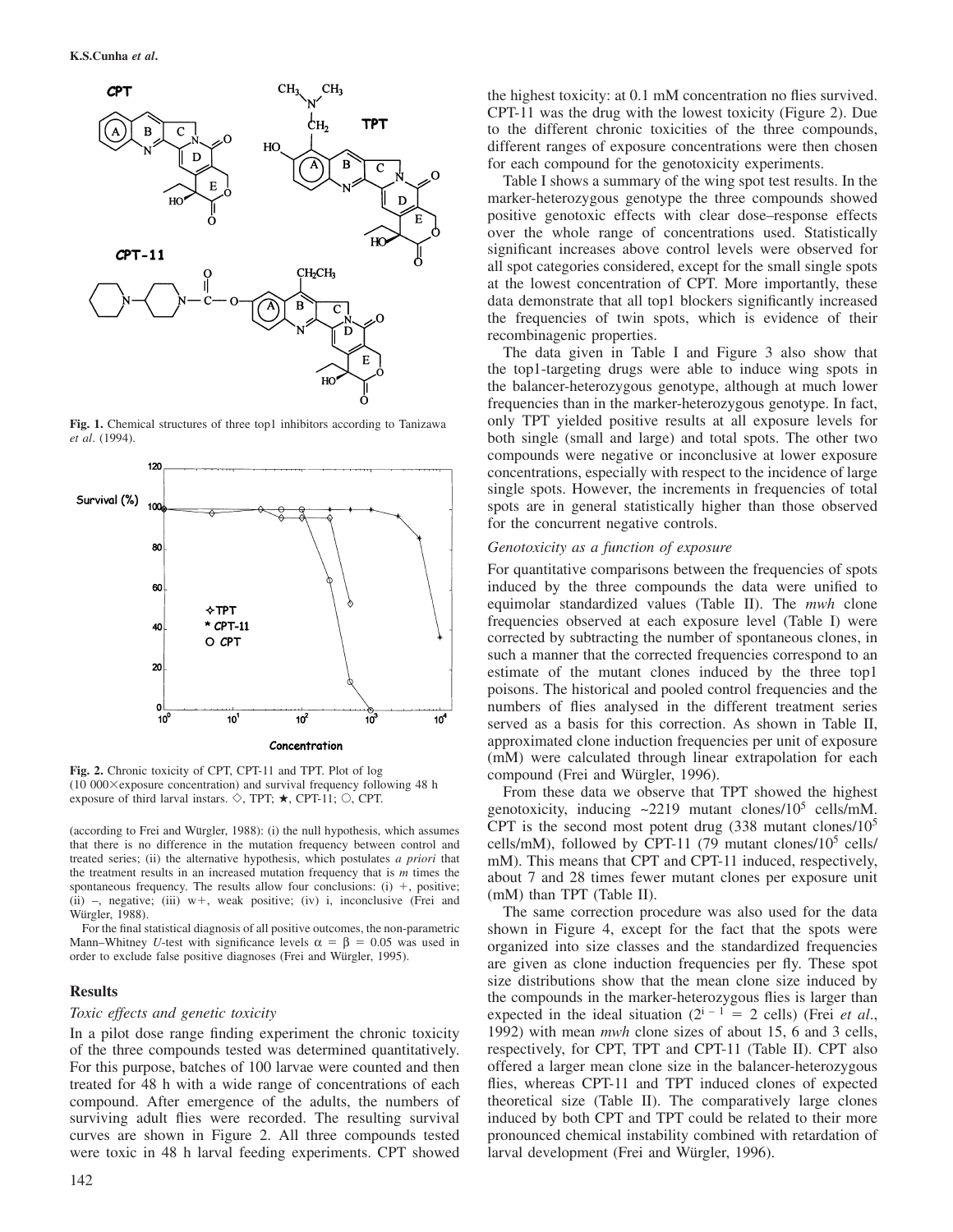| Controls and compounds<br>Genotype                              | Conc. $(mM)$            | No. of<br>flies $(N)$ | Spots per fly (no. of spots) statistical diagnosis <sup>a</sup> | Total mwh                                                 |                             |                            |                           |
|-----------------------------------------------------------------|-------------------------|-----------------------|-----------------------------------------------------------------|-----------------------------------------------------------|-----------------------------|----------------------------|---------------------------|
|                                                                 |                         |                       | Small single spots<br>$(1-2$ cells) <sup>c</sup> $(m = 2)$      | Large single spots<br>$(>2$ cells) <sup>c</sup> $(m = 5)$ | Twin spots<br>$(m = 5)$     | Total spots<br>$(m = 2)$   | clones <sup>b</sup> $(n)$ |
| Water (historical and pooled controls)                          |                         |                       |                                                                 |                                                           |                             |                            |                           |
| $mwh/flr^3$                                                     |                         | 135                   | 0.56(75)                                                        | 0.10(14)                                                  | 0.03(04)                    | 0.69(93)                   | 93                        |
| mwh/TM3                                                         |                         | 128                   | 0.32(41)                                                        | 0.03(04)                                                  | d                           | 0.35(45)                   | 45                        |
| $4\%$ Ethanol + $4\%$ Tween-80 (historical and pooled controls) |                         |                       |                                                                 |                                                           |                             |                            |                           |
| $mwh/flr^3$                                                     |                         | 78                    | 0.41(32)                                                        | 0.05(04)                                                  | 0.01(01)                    | 0.47(37)                   | 37                        |
| mwh/TM3                                                         |                         | 80                    | 0.23(18)                                                        | 0.06(05)                                                  | d                           | 0.29(23)                   | 23                        |
| <b>CPT</b>                                                      |                         |                       |                                                                 |                                                           |                             |                            |                           |
| $mwh/flr^3$                                                     | $\overline{0}$          | 39                    | 0.28(11)                                                        | 0.00(0)                                                   | 0.00(0)                     | 0.28(11)                   | 11                        |
|                                                                 | 0.005                   | 20                    | $0.15(03)$ –                                                    | $0.75(15) +$                                              | $0.15(3) +$                 | $1.05(21) +$               | 20                        |
|                                                                 | 0.01                    | 20                    | $0.80(16) +$                                                    | $1.55(31) +$                                              | $0.30(6) +$                 | $2.65(53) +$               | 51                        |
|                                                                 | 0.025                   | 20                    | $1.30(26) +$                                                    | $2.95(59) +$                                              | $0.75(15) +$                | $5.00(100) +$              | 94                        |
|                                                                 | 0.05                    | 20                    | $1.75(35) +$                                                    | $5.60(112) +$                                             | $1.65(33) +$                | $9.00(180) +$              | 170                       |
| mwh/TM3                                                         | $\overline{0}$          | 40                    | 0.18(7)                                                         | 0.08(3)                                                   | d                           | 0.25(10)                   | 10                        |
|                                                                 | 0.005                   | 20                    | $0.30(6)$ i                                                     | $0.05(1)$ –                                               |                             | $0.35(7)$ i                | $\tau$                    |
|                                                                 | 0.01                    | 19                    | 0.16(3)                                                         | $0.16(3)$ i                                               |                             | $0.32(6)$ i                | 6                         |
|                                                                 | 0.025                   | 20                    | $0.45(9) +$                                                     | $0.30(6) +$                                               |                             | $0.75(15) +$               | 15                        |
|                                                                 | 0.05                    | 20                    | $0.55(11) +$                                                    | $0.20(4) +$                                               |                             | $0.75(15) +$               | 15                        |
| $CPT-11$                                                        |                         |                       |                                                                 |                                                           |                             |                            |                           |
| $mwh/flr^3$                                                     | $\overline{0}$          | 40                    | 0.38(15)                                                        | 0.15(6)                                                   | 0.05(2)                     | 0.58(23)                   | 23                        |
|                                                                 | 0.05                    | 40                    | $2.13(85) +$                                                    | $1.15(46) +$                                              | $0.55(22) +$                | $3.83(153) +$              | 153                       |
|                                                                 | 0.1                     | 30                    | $3.27(98) +$                                                    | $1.70(51) +$                                              | $0.33(10) +$                | $5.30(159) +$              | 156                       |
|                                                                 | 0.25                    | 30                    | $4.87(146) +$                                                   | $3.70(111) +$                                             | $1.27(38) +$                | $9.83(295) +$              | 287                       |
|                                                                 | 0.5                     | 30                    | $10.40(312) +$                                                  | $6.47(194) +$                                             | $1.83(55) +$<br>$\mathbf d$ | $18.70(561) +$             | 552                       |
| mwh/TM3                                                         | $\Omega$                | 40                    | 0.33(13)                                                        | 0.08(3)                                                   |                             | 0.40(16)                   | 16                        |
|                                                                 | 0.05                    | 30                    | $0.87(26) +$                                                    | $0.30(9) +$                                               |                             | $1.17(35) +$               | 35                        |
|                                                                 | 0.1                     | 29                    | $1.24(36) +$                                                    | $0.21(6)$ i                                               |                             | $1.45(42) +$               | 42                        |
|                                                                 | 0.25                    | 30                    | $2.07(62) +$                                                    | $0.13(4)$ i                                               |                             | $2.20(66) +$               | 66                        |
| <b>TPT</b>                                                      | 0.5                     | 30                    | $3.67(110) +$                                                   | $0.53(16) +$                                              |                             | $4.20(126) +$              | 126                       |
| mwh/flr <sup>3</sup>                                            | $\boldsymbol{0}$        | 30                    | 0.67(20)                                                        | 0.07(2)                                                   | 0.00(0)                     | 0.73(22)                   | 22                        |
|                                                                 | 0.0025                  | 20                    | $1.30(26) +$                                                    | $1.05(21) +$                                              | $0.50(10) +$                | $2.85(57) +$               | 57                        |
|                                                                 | 0.005                   | 20                    | $3.20(64) +$                                                    | $2.55(51) +$                                              |                             | $6.75(135) +$              | 131                       |
|                                                                 | 0.01                    | 20                    |                                                                 |                                                           | $1.00(20) +$                |                            | 276                       |
|                                                                 |                         |                       | $5.55(111) +$                                                   | $6.75(135) +$                                             | $1.90(38) +$                | $14.20(284) +$             |                           |
| mwh/TM3                                                         | 0.025<br>$\overline{0}$ | 20<br>30              | $9.65(193) +$<br>0.37(11)                                       | $13.65(273)$ +<br>0.03(1)                                 | $3.30(66) +$<br>d           | $26.60(532) +$<br>0.40(12) | 517<br>12                 |
|                                                                 | 0.0025                  | 20                    | $1.00(20) +$                                                    |                                                           |                             | $1.40(28) +$               | 28                        |
|                                                                 | 0.005                   | 20                    | $1.00(20) +$                                                    | $0.40(8) +$<br>$0.40(8) +$                                |                             | $1.40(28) +$               | 28                        |
|                                                                 | 0.01                    | 20                    | $1.75(35) +$                                                    |                                                           |                             | $2.45(49) +$               | 49                        |
|                                                                 | 0.025                   | 20                    |                                                                 | $0.70(14) +$<br>$1.00(20) +$                              |                             | $4.20(84) +$               | 84                        |
|                                                                 |                         |                       | $3.20(64) +$                                                    |                                                           |                             |                            |                           |

**Table I.** Fly spot data obtained after exposure of marker-heterozygous and balancer-heterozygous larvae of *D.melanogaster* to CPT, CPT-11 and TPT

<sup>a</sup>Statistical diagnoses according to Frei and Würgler (1988): +, positive; -, negative; i, inconclusive; m, multiplication factor for the assessment of significantly negative results. Significance levels  $\alpha = \beta = 0.05$ .<br><sup>b</sup>Considering *mwh* clones from *mwh* single spots and from twin spots. <sup>c</sup>Including rare *fn*<sup>3</sup> spots.

<sup>d</sup>Only *mwh* single spots can be observed in *mwh*/*TM3* heterozygotes as the balancer chromosome *TM3* does not carry a *flr* mutation.

#### *Genotoxicity and recombinagenicity*

The proportion of mitotic recombination versus somatic mutation was calculated based on the standardized frequencies (*mwh* clones/10<sup>5</sup> cells/mM) obtained for the two genotypes as shown in Table II (see also Graf et al., 1992; Graf and Würgler, 1996; Rodriguez-Arnaiz *et al*., 1996). The comparison between the two genotypes demonstrates that mitotic recombination is the prevalent mechanism through which the three compounds induce all categories of wing spots. In fact, 78–93% of the spots induced by these drugs are due to recombinational events. CPT has the highest recombinagenic activity (93%). TPT (83%) and CPT-11 (78%) are also quite recombinagenic, but  $\sim$ 17–22% of the spots are still of mutational origin.

#### **Discussion**

Three points are remarkable with respect to the detailed genetic toxicity analysis of top1-interactive agents and their evaluation in the *D.melanogaster* SMART. With increased clinical applications, the marked genotoxic effects of top1 inhibitors are becoming more apparent, demonstrating that, like many other anticancer agents, they are a double-edged sword and may themselves induce genetic toxicity (Baguley and Ferguson, 1998). There is extensive homology between fly DNA top1 and its mammalian counterpart, represented by highly conserved residues that are critical for its structure and function (Hsieh *et al*., 1992). Finally, the development of SMART has provided a great asset for simultaneous screening of a wide range of end points available for genetic toxicological studies, including point mutations, deletions, mitotic recombination and, presumably, also chromosomal loss and non-disjunction (Graf *et al*., 1984; Vogel *et al*., 1999).

#### *Genotoxicity*

Our *in vivo* experiments revealed that all top1-interactive agents tested are genotoxic in the SMART. The major mechanism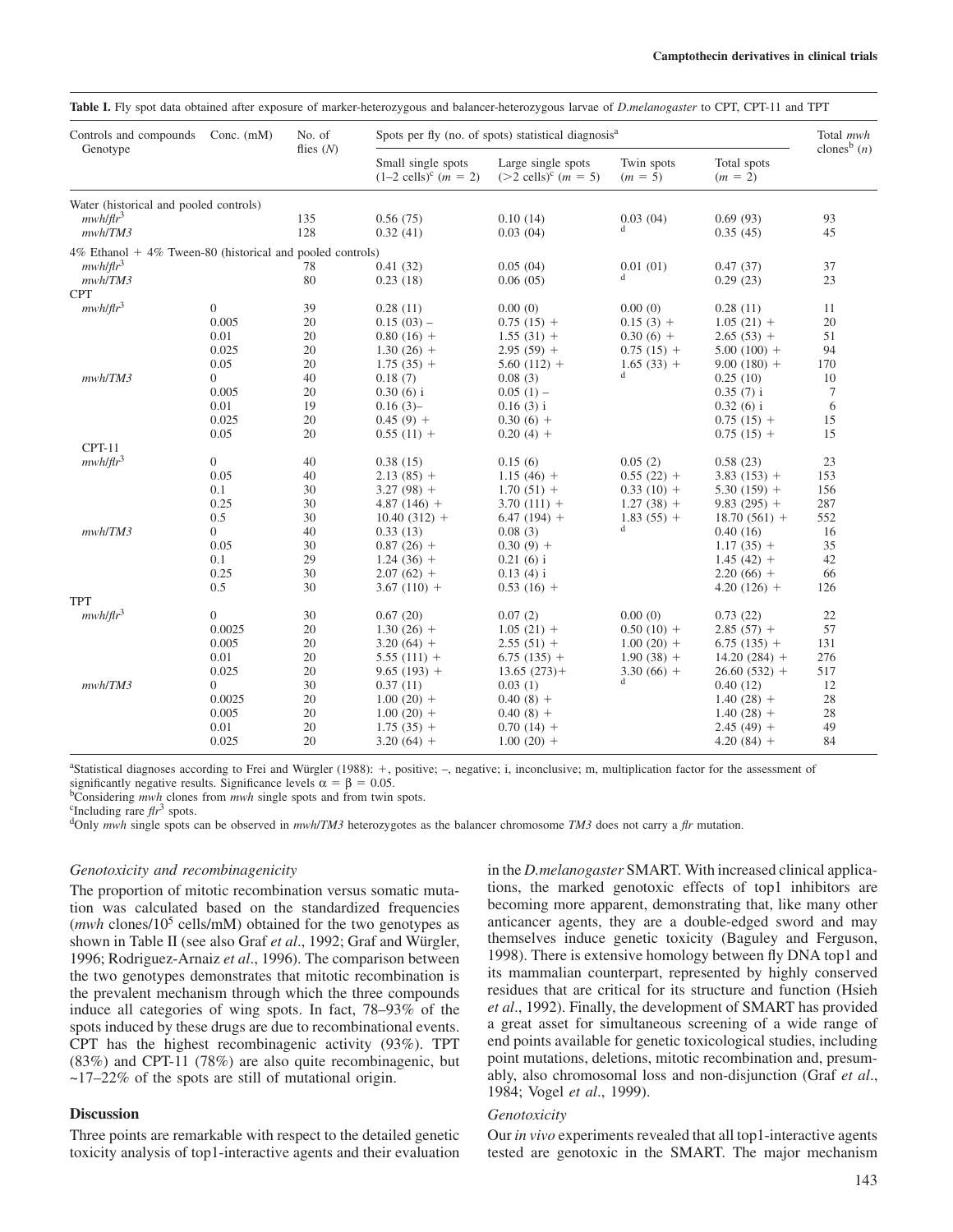

**Fig. 3**. Dose–response relationships for clone formation frequencies per 10<sup>5</sup> cells recorded on marker-heterozygous (circles) and balancer-heterozygous (squares) flies after chronic feeding with different concentrations of CPT, CPT-11 and TPT.

responsible for the high genetic toxicity observed is the generation of DNA rearrangements, mainly associated with homologous mitotic recombination (Graf *et al*., 1984; Vogel *et al*., 1999). A similar response, represented by high increments in the incidence of this recombinational parameter, has already been demonstrated for CPT in the SMART (Frei and Würgler, 1996; Torres et al., 1998). These observations become more relevant when one considers that disruption of topoiso-



CPT

**Fig. 4**. Clone size distribution and *mwh* clone induction frequencies standardized to exposure concentration (mM) in marker-heterozygous and balancer-heterozygous flies. Frequencies are control corrected.

merase function once cleavable complexes are formed may have two general consequences: (i) failure to replicate one of the DNA strands due to interference by the attached topoisomerase may lead to non-homologous recombinational repair; (ii) alternatively, inhibition of topoisomerase function may produce an unfavourable DNA topology leading to homologous or non-homologous recombination (Baguley and Ferguson, 1998). In fact, there are several lines of evidence suggesting that top1-interactive agents may promote illegitimate (Champoux and Bullock, 1988; Henningfeld and Hecht, 1995) as well as homologous recombination (Cortés *et al*., 1993a,b; Palitti *et al*., 1993; Anderson and Berger, 1994). The genetic changes produced in response to CPT and TPT inactivation of top1 lead to a high level of recombinational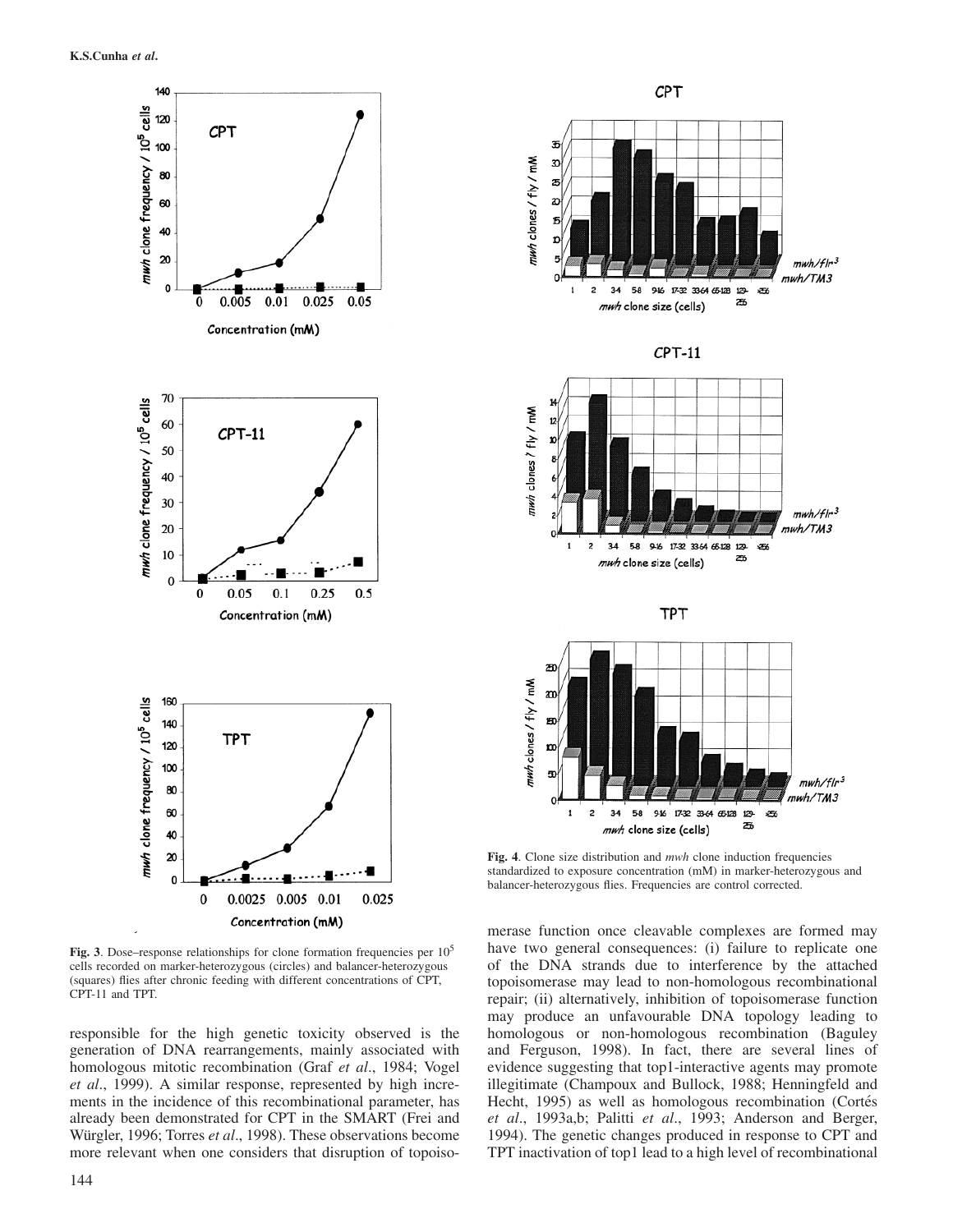| Compound                             | $mwh/ftr3$ marker <i>trans</i> -heterozygotes                                                                 |                                              |                                                                                        |                                                                                    | <u>raya ra sunnanca must must manentum nequencies per minimitam exposure ethechitantum and the pre-uncher or recomments e-ento</u><br><i>mwh/TM3</i> inversion heterozygotes |                                              |                                                                                        |                                             | Recombination              |
|--------------------------------------|---------------------------------------------------------------------------------------------------------------|----------------------------------------------|----------------------------------------------------------------------------------------|------------------------------------------------------------------------------------|------------------------------------------------------------------------------------------------------------------------------------------------------------------------------|----------------------------------------------|----------------------------------------------------------------------------------------|---------------------------------------------|----------------------------|
|                                      | Standardized<br>Mean clone<br>frequency <sup>b</sup><br>size class<br>( <i>mwh</i> clones/<br>$105$ cells/mM) | Geometric<br>mean clone<br>size <sup>c</sup> | Standardized<br>frequency per $105$<br>cells, corrected<br>for clone size <sup>d</sup> | Standardized<br>frequency <sup>b</sup><br>( <i>mwh</i> clones/<br>$10^5$ cells/mM) | Mean clone<br>size class                                                                                                                                                     | Geometric<br>mean clone<br>size <sup>c</sup> | Standardized<br>frequency per $105$<br>cells, corrected<br>for clone size <sup>d</sup> | $(\%)$                                      |                            |
|                                      | $(f_t)$                                                                                                       | $(\hat{i}_t)$                                | $(2^{it} - 1)$                                                                         | $(f^t = 2^{\hat{\imath}t - 2} \times f_t)$                                         | (f <sub>h</sub> )                                                                                                                                                            | $(\hat{i}_{h})$                              | $(2^{îh-1})$                                                                           | $(f_h = 2^{\hat{\text{h}} - 2} \times f_h)$ | $(1 - f_h/f_t) \times 100$ |
| <b>TPT</b><br><b>CPT</b><br>$CPT-11$ | 2218.62<br>338.17<br>78.87                                                                                    | 3.47<br>4.88<br>2.75                         | 5.54<br>14.72<br>3.35                                                                  | 6142.21<br>2492.92<br>132.27                                                       | 383.25<br>23.22<br>17.30                                                                                                                                                     | 2.27<br>2.83<br>1.80                         | 2.41<br>3.56<br>1.74                                                                   | 461.03<br>41.39<br>15.04                    | 82.73<br>93.13<br>78.06    |

**Table II.** Standardized *mwh* clone induction frequencies per millimolar exposure concentration and the prevalence of recombination events<sup>a</sup>

<sup>a</sup>All values are control corrected. Frequencies in  $mwh/ft^3$  marker-heterozygotes are calculated with and without clone size correction, accordingly, somewhat different estimates are obtained for the relative contributions of recombination to the totals of clone induction.

bClone frequencies per fly divided by the number of cells examined per fly (48 800) estimate frequencies per cell and per cell division in chronic exposure

experiments (Frei and Würgler, 1988).<br><sup>c</sup>Geometric mean calculated according to Frei et al. (1992).

<sup>d</sup>Corrections calculated according to Frei *et al.* (1992).

events, as illustrated by marked increases in sister chromatid exchanges in cultured mammalian cells (Cortés *et al.*, 1993a,b; Piñero *et al.*, 1996; Ribas *et al.*, 1996). A high incidence of homologous recombination in *Saccharomyces cerevisiae* mutants, modified to increase CPT uptake through the cell wall, provides more evidence for the marked recombinagenic activity of these top1 blockers (Nitiss and Wang, 1988).

However, we must keep in mind that the genotoxic effects of top1 blockers are not restricted to recombinational events alone, as these drugs also induced significant enhancements in the frequencies of small and large single spots in balancerheterozygous flies. This indicates that all three CPT derivatives also have mutagenic action, since in this genotype the spots originate exclusively from gene mutation or chromosome aberration (Frei et al., 1992; Frei and Würgler, 1996). Our data are in agreement with two other reports demonstrating a low level of mutagenic activity of CPT in somatic cells of *Drosophila* (Frei and Wu¨rgler, 1996; Torres *et al*., 1998). Accordingly, CPT derivatives tested in cytogenetic bioassays gave high frequencies of chromosomal aberrations, not only as a result of damage induced in S phase but also during  $G_2$ phase (Andersson and Kihlman, 1992; Cortés *et al.*, 1993a,b; Palitti *et al.*, 1993; Piñero *et al.*, 1996). Studies at the hypoxanthine phosphoribosyltransferase locus also suggest that CPT and TPT induce a mutational process, frequently involving gene deletions (Hashimoto *et al*., 1995).

#### *Potency*

The major aim of our study was to investigate the potency of camptothecin compounds as inducers of homologous recombination, trying to establish a relationship with their chemical structure. Our target was somatic cells of the *Drosophila* wing primordium (wing imaginal disc cells) that undergo approximately five or six rounds of mitotic division, beginning with ~780 cells at the start of the treatment and ending up with ~30 000 cells when division ceases at the onset of metamorphosis (Frei and Würgler, 1988). We determined that camptothecins induce mutational and recombinagenic events, using as an end point loss of heterozygosity (LOH) in somatic cells of *Drosophila*. By means of this experimental procedure, we determined that CPT was the drug with the highest recombinagenic activity (93%), the other two analogues having similar behaviour with respect to this genetic parameter (78– 83%). However, in terms of genotoxic potency, TPT was the

most potent compound, followed by CPT, with a potency about 7 times lower. Another important observation was the fact that CPT-11 is the least active top1 blocker, inducing somatic genotoxic events at about a 4 times lower rate than its parental compound CPT.

All camptothecins have a basic five ring structure, which is essential for their chemotherapeutic efficacy. The structure– activity relationships of various camptothecin derivatives indicate that the two most distant rings of CPT (rings A and E) are critical for top1 inhibition (Fan *et al*., 1998; O'Leary and Muggia, 1998). Substitution of amino groups for the 9 carbon of the CPT A ring leads to compounds with greater *in vivo* activity, because the cleavable complexes stabilized by these analogues are less reversible (Fan *et al*., 1998). TPT [9- (dimethylaminomethyl)-10-hydroxycamptothecin] incorporates a stable basic side chain at position 9 and a hydroxy group at position 10. These replacements greatly increase the antitumour activity of TPT compared with the CPT parent molecule, and could be responsible for its higher genetic toxicity in the SMART. Nevertheless, previous structure– activity studies comparing cytotoxicity and induction of DNA damage, especially chromosomal aberrations, in human colon carcinoma cells and isolated nuclei showed that CPT is the most potent compound, followed by TPT, CPT-11 being inactive in this *in vitro* analysis (Tanizawa *et al*., 1994). Alternatively, CPT-11 retains the lactone ring of CPT but has an additional piperidine side chain at position 10 and an ethyl group at C-7 of the B ring. As already observed, the presence of this bulky substitution at C-10 precludes significant induction of top1-mediated DNA cleavage (Rivory *et al*., 1996b). In fact, CPT-11 itself has little, if any, activity *in vitro* and is thought to exert its anticancer action after biotransformation into SN-38 by carboxylesterases (Kawato *et al*., 1991; Dodds *et al*., 1998). Consequently, the lower genotoxic effect induced by CPT-11 in our system may be due to a low conversion to SN-38 by carboxylesterases, as already demonstrated in human liver (Rivory *et al*., 1996a; Haaz *et al*., 1997).

At least three arguments provide strong evidence that homologous recombination is one of the most important processes required for carcinogenesis: firstly, the demonstration that homologous recombination can be a major mechanism in the LOH required for the second step in the two-step model or for a later event in a multi-step model of carcinogenesis;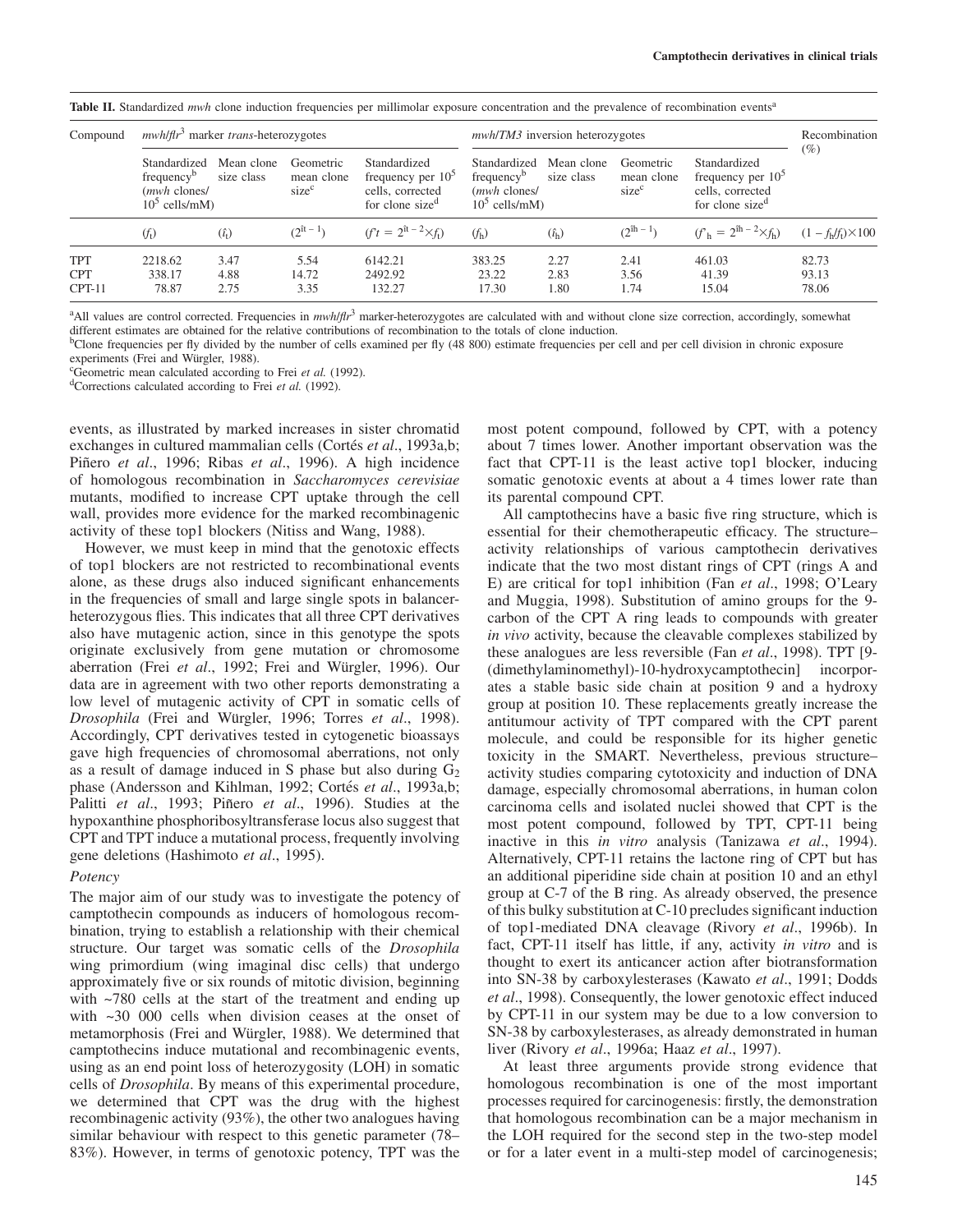secondly, the elevated frequencies of homologous recombination and genome rearrangements observed in cells from human patients suffering from cancer-prone diseases. An increased frequency of homologous recombination may increase the likelihood of LOH occurring at an accelerated rate, but also raises the possibility that homologous recombination will cause aberrant genomic rearrangements that may act as the primary step in carcinogenesis. Finally, data from recent reports suggest that homologous recombination can act as an alternative mechanism of telomere maintenance (Bishop and Schiestl, 2001).

All in all, the high potency of the agents used in this study in inducing homologous recombination rather than mutational events demonstrates that they are a double-edged sword and may themselves contribute to the development of secondary cancer, especially TPT and to a lesser extent CPT-11, which are both in clinical trials.

#### **Acknowledgements**

We are grateful to Dr Gilberto Schwartsmann of the South American Office for Anticancer Drug Development (SOAD) for the samples of CPT-11 and Hycamtin<sup>®</sup>. Our sincere thanks go to Dr Hansjörg Frei for his help with the data evaluation. This study was supported by the following Brazilian agencies: Conselho Nacional de Desenvolvimento Científico e Tecnológico (CNPq), Financiadora de Estudos e Projetos (FINEP) and Fundação e Coordenação de Aperfeiçoamento de Pessoal de Nível Superior (CAPES).

#### **References**

- Anderson,R.D. and Berger,N.A. (1994) Mutagenicity and carcinogenicity of topoisomerase-interactive agents. *Mutat. Res.*, **309**, 109–142.
- Andersson,H.C. and Kihlman,B.A. (1992) Induction of chromosomal aberrations by camptothecin in root-tip cells of *Vicia faba. Mutat. Res.*, **268**, 167–181.
- Baguley,B.C. and Ferguson,L.R. (1998) Mutagenic properties of topoisomerase-targeted drugs. *Biochim. Biophys. Acta*, **1400**, 213–222.
- Bishop,A.J.R. and Schiestl,R.H. (2001) Homologous recombination as a mechanism of carcinogenesis. *Biochim. Biophys. Acta*, **1471**, M109–M121.
- Champoux,J.J. and Bullock,P.A. (1988) Possible role for the eukaryotic type I topoisomerase in illegitimate recombination. In Kucherlapati,R. and Smith,G.R. (eds), *Genetic Recombination*. American Association for Microbiology, Washington, DC, pp. 655–666.
- Cortés,F., Piñero,J. and Palitti,F. (1993a) Cytogenetic effects of inhibition of topoisomerase I or II activities in the CHO mutant EM9 and its parental line AA8. *Mutat Res.*, **288**, 281–289.
- Cortés,F., Piñero,J. and Ortiz,T. (1993b) Importance of replication fork progression for the induction of chromosome damage and SCE by inhibitors of DNA topoisomerases. *Mutat. Res.*, **303**, 71–76.
- Desai,S., Liu,L., Vazquez-Abad,D. and D'Arpa,P. (1997) Ubiquitin-dependent destruction of topoisomerase I is stimulated by the antitumor drug camptothecin. *J. Biol. Chem.*, **27**, 24159–24164.
- Dodds,H.M., Haaz,M.-C., Riou,J.-F., Robert,J. and Rivory,L.P. (1998) Identification of a new metabolite of CPT-11 (Irinotecan): pharmacological properties and activation to SN-38. *J. Pharmacol. Exp. Ther.*, **286**, 578–583.
- Fan,Y., Weinstein,N., Kohn,K.W., Shi,L.M. and Pommier,Y. (1998) Molecular modeling studies of the DNA-topoisomerase I ternary cleavable complex with camptothecin. *J. Med. Chem.*, **41**, 2216–2226.
- Frei,H. and Würgler,F.E. (1988) Statistical methods to decide whether mutagenicity test data from *Drosophila* assays indicate a positive, negative or inconclusive result. *Mutat. Res.*, **203**, 97–308.
- Frei, H. and Würgler, F.E. (1995) Optimal experimental design and sample size for the statistical evaluation of data from somatic mutation and recombination tests (SMART) in *Drosophila*. *Mutat. Res.*, **334**, 247–258.
- Frei,H. and Würgler,F.E. (1996) Induction of somatic mutation and recombination by four inhibitors of eukaryotic topoisomerases assayed in the wing spot test of *Drosophila melanogaster*. *Mutagenesis*, **11**, 315–325.
- Frei, H., Clements, J., Howe, D. and Würgler, F.E. (1992) The genotoxicity of the anti-cancer drug mitoxantrone in somatic and germ cells of *Drosophila melanogaster*. *Mutat. Res.*, **279**, 21–33.
- Graf, U. and Würgler, F.E. (1996) The somatic white-ivory eye spot test does not detect the same spectrum of genotoxic events as the wing somatic

mutation and recombination test in *Drosophila melanogaster*. *Environ. Mol. Mutagen.*, **27**, 219–226.

- Graf, U., Würgler, F.E., Katz, A.J., Frei, H., Juon, H., Hall, C.B. and Kale, P.G. (1984) Somatic mutation and recombination test in *Drosophila melanogaster*. *Mutat. Res.*, **271**, 59–67
- Graf, U., Wild, D. and Würgler, F.E. (1992) Genotoxicity of 2-amino-3methylimidazo[4,5-*f*]quinoline (IQ) and related compounds in *Drosophila*. *Mutagenesis*, **7**, 145–149.
- Gromova,I.I., Kjeldsen,E., Svejstrup,J.Q., Alsner,J., Christiansen,K. and Westergaard,O. (1993) Characterization of an altered DNA catalysis of a camptothecin-resistant eukaryotic topoisomerase I. *Nucleic Acids Res.*, **21**, 593–600.
- Haaz, M.C., Rivory, L.P., Riché, C. and Robert, J. (1997) The transformation of irinotecan (CPT-11) to its active metabolite SN-38 by human liver microsomes. Differential hydrolysis by human liver microsomes. *Naunyn Schmiedebergs Arch. Pharmacol.*, **356**, 257–262.
- Hashimoto,H., Chatterjee,S. and Berger,N.A. (1995) Mutagenic activity of topoisomerase I inhibitors. *Clin. Cancer Res.*, **1**, 369–376.
- Henningfeld,K.A. and Hecht,S.M. (1995) A model for topoisomerase Imediated insertions and deletions with duplex DNA substrates containing branches, nicks and gaps. *Biochemistry*, **34**, 6120–6129.
- Hsiang,Y.-H., Liu,L.F., Wall,M.E., Wani,M.C., Nicholas,A.W., Manikumar,G., Kirschenbaum,S., Silber,R. and Potmesil,M. (1989) DNA topoisomerase Imediated DNA cleavage and cytotoxicity of camptothecin analogues. *Cancer Res.*, **49**, 4385–4389.
- Hsieh,T.-S., Brown,S.D., Huang,P. and Fostel,J. (1992) Isolation and characterization of a gene encoding DNA topoisomerase I in *Drosophila melanogaster*. *Nucleic Acids Res.*, **20**, 6177–6182.
- Kawato,Y., Furuta,T., Aonuma,M., Yasuoka,M., Tokokura,T. and Matsumoto,K. (1991) Antitumor activity of a camptothecin derivate, CPT-11, against human tumor xenografts in nude mice. *Cancer Chemother. Pharmacol.*, **28**, 192–198.
- Lindsley,D.L. and Zimm,G.G. (1992) *The Genome of Drosophila melanogaster*. Academic Press, New York, NY.
- Liu,L.F. (1995) Biochemistry of camptothecin. In Potmesil,M. and Pinedo,H. (eds), *Camptothecins: New Anticancer Agents.* CRC Press, Boca Raton, FL, pp. 11–14.
- Lynch,T. (1996) Topotecan today. *J. Clin. Oncol.*, **14**, 3053–3055.
- Nitiss,J. and Wang,J.C. (1988) DNA topoisomerase-targeting drugs can be studied in yeast. *Proc. Natl Acad. Sci. USA*, **85**, 7501–7505.
- O'Leary,J. and Muggia,F.M. (1998) Camptothecins: a review of their development and schedules of administration. *Eur. J. Cancer*, **34**, 1500–1508.
- Palitti, F., Cortés, F., Bassi, L., Di Chiara, D., Fiore, M. and Piñero, J. (1993) Higher G2 sensitivity in the CHO mutant EM9 than in its parental line AA8 to the induction of chromosomal damage by camptothecin, an inhibitor of DNA topoisomerase I. *Mutat. Res.*, **285**, 281–285.
- Piñero,J., Baena,M.L., Ortiz,T. and Cortés,F. (1996) Sister chromatid exchange induced by DNA topoisomerases poisons in late replicating heterochromatin: influence of inhibition of replication and transcription. *Mutat. Res.*, **354**, 195–201.
- Ribas,G., Xamena,M., Creus,A. and Marcos,R. (1996) Sister-chromatid exchanges (SCE) induced by inhibitors of DNA topoisomerases in cultured human lymphocytes. *Mutat. Res.*, **368**, 205–211.
- Rivory,L.P., Bowles,M.R., Robert,J. and Pond,S.M. (1996a) The conversion of irinotecan (CPT-11) to its active metabolite, 7-ethyl-10 hydroxycamptothecin (SN-38), by human liver carboxylesterase. *Biochem. Pharmacol.*, **52**, 1103–1111.
- Rivory,L.P., Riou,J.F., Haaz,M.C., Sable,S., Vuilhorgne,M., Commerçon,A., Pond,S.M. and Robert,J. (1996b) Identification of a major plasma metabolite of irinotecan (CPT-11) isolated from the plasma of patients. *Cancer Res.*, **56**, 3689–3694
- Rodriguez-Arnaiz, R., Soto, P.O., Oyarzún, J.C.G. and Graf, U. (1996) Analysis of mitotic recombination induced by several mono- and bifuncional alkylating agents in the *Drosophila* wing-spot test. *Mutat. Res.*, **351**, 133–145.
- Slichenmyer,W.J., Rowinsky,E.K., Donehower,R.C. and Kaufmann,S.H. (1993) The current status of camptothecin analogues as antitumor agents. *J. Natl Cancer Inst.*, **85**, 271–291.
- Szabad,J., Soós,I., Polgár,G. and Brutlag,D.L. (1983) Testing the mutagenicity of malondialdehyde and formaldehyde by the *Drosophila* mosaic and the sex-linked recessive lethal tests. *Mutat. Res.*, **113**, 117–133.
- Tanizawa,A., Fujimori,A., Fujimori,Y. and Pommier,Y. (1994) Comparison of topoisomerase I inhibition, DNA damage and cytotoxicity of camptothecin derivatives presently in clinical trials. *J. Natl Cancer Inst.*, **86**, 836–842.
- Tanizawa,A., Kohn,K.W., Kohlhagen,G., Leteurtre,F. and Pommier,Y. (1995) Differential stabilization of eukaryotic DNA topoisomerase I cleavable complexes by camptothecin derivatives. *Biochemistry*, **34**, 7200–7206